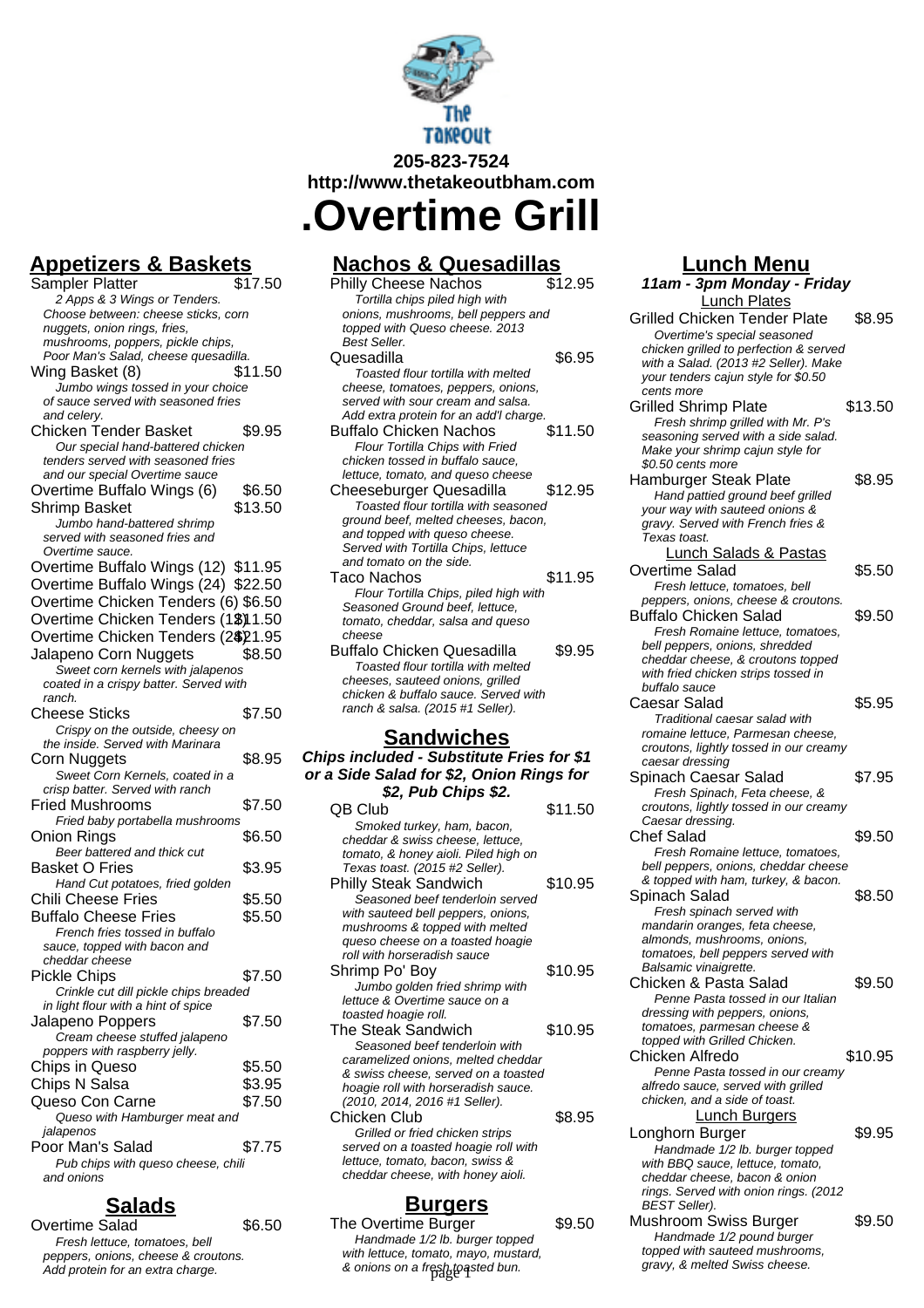| Caesar Salad |  |
|--------------|--|
|--------------|--|

 $$7.50$ 

Served with french fries

Traditional Caesar salad with romaine lettuce, Parmesan cheese, croutons, lightly tossed in our creamy Caesar dressing.?Add protein for an extra charge.

Buffalo Chicken Salad \$10.50 Fresh Romaine lettuce, tomatoes, bell peppers, onions, shredded cheddar cheese, & croutons topped with fried chicken strips tossed in buffalo sauce

| Longhorn Burger<br>Handmade 1/2 lb. burger topped<br>with BBQ sauce, lettuce, tomato,<br>cheddar cheese, bacon & onion                                                                                    | \$11.95 | Patty M<br>Hand<br>sauteed<br>cheese                               |
|-----------------------------------------------------------------------------------------------------------------------------------------------------------------------------------------------------------|---------|--------------------------------------------------------------------|
| rings. Served with onion rings. (2012<br><b>BEST Seller).</b>                                                                                                                                             | \$11.95 | mustard<br>The Ove                                                 |
| Mushroom Swiss Burger<br>Handmade 1/2 pound burger<br>topped with sauteed mushrooms,<br>gravy, & melted Swiss cheese.<br>Served with seasoned frie                                                        |         | Hand<br>with lett<br>& onion<br>Served                             |
| Patty Melt                                                                                                                                                                                                | \$11.50 |                                                                    |
| Hand pattied 1/2 lb burger with<br>sauteed onions and melted Swiss<br>cheese served on Texas toast with<br>mustard. Served with fries.                                                                    |         | Chips includ<br>a Side Sala<br>QB Clut<br>Smok                     |
| Chili Cheese Burger<br>Hand pattied 1/2 lb burger topped<br>with melted queso, chili and jalapenos<br>on a toasted bun. Served with fries.                                                                | \$11.95 | chedda<br>tomato.<br>Texas t<br>Buffalo<br>Fried                   |
| <b>Dinner Plates</b>                                                                                                                                                                                      |         | buffalo .<br>with lett                                             |
| <b>Grilled Chicken Tender Plate</b><br>Overtime's special seasoned<br>chicken grilled to perfection & served<br>with a Salad. (2013 #2 Seller). Make<br>your tenders cajun style for \$0.50<br>cents more | \$11.50 | cheese,<br>The Ste<br>Seas<br>carame<br>& swiss                    |
| <b>Grilled Shrimp Plate</b><br>Fresh shrimp grilled with Mr. P's<br>seasoning served with a side salad.<br>Make your shrimp cajun style for<br>\$0.50 cents more                                          | \$13.95 | hoagie .<br>(2010, 2)<br>o.t. bl<br>Triple<br>tomato.<br>aioli bet |
| Hamburger Steak Plate<br>Hand pattied ground beef grilled<br>your way with sauteed onions &<br>gravy. Served with French fries &<br>Texas toast.                                                          | \$11.50 | Shrimp<br>Jumb<br>، lettuce<br>toasted                             |
| Chicken Alfredo<br>Penne Pasta tossed in our creamy<br>alfredo sauce, served with grilled<br>chicken, and a side of toast.                                                                                | \$13.95 | Philly St<br>Seas<br>with sal<br>mushro<br>queso c                 |
| Shrimp Alfredo                                                                                                                                                                                            | \$16.95 | roll with                                                          |
| Cajun Protein Plate<br>Grilled chicken strips with Cajun<br>seasoning and grilled spinach                                                                                                                 | \$11.95 | Chicken<br>Grille<br>served<br>letture                             |

### **Desserts & Extras**

| <b>Fried Oreos</b>               | \$7.50 |
|----------------------------------|--------|
| Golden fried Oreo cookies served |        |
| with vanilla ice cream, whipped  |        |
| cream and topped with chocolate  |        |
| syrup.                           |        |
| Extra Sauces                     | \$0.50 |

Served with seasoned fries. Patty Melt \$9.50 pattied 1/2 lb burger with *i* onions and melted Swiss served on Texas toast with d. Served with fries. ertime Burger \$8.50 Imade 1/2 lb. burger topped tuce, tomato, mayo, mustard, is on a fresh toasted bun. with french fries Lunch Sandwiches ded - Substitute Fries for \$1 or ad for \$2, Onion Rings for \$2. \$8.95 ked turkey, ham, bacon, r & swiss cheese, lettuce, & honey aioli. Piled high on toast. (2015 #2 Seller). Ranch Sandwich \$8.95 chicken strips tossed in buffalo served on toasted Texas toast tuce, tomato, swiss & cheddar with ranch dressing. ak Sandwich \$9.95 oned beef tenderloin with lized onions, melted cheddar & swiss cheese, served on a toasted roll with horseradish sauce. (2010, 2014, 2016 #1 Seller). O.T. BLT \$7.95 stacked with bacon, lettuce, with our housemade honey tween Texas toast Po' Boy \$9.50 o golden fried shrimp with & Overtime sauce on a hoagie roll. eak Sandwich \$9.50 oned beef tenderloin served uteed bell peppers, onions, oms & topped with melted cheese on a toasted hoagie horseradish sauce. Club \$8.50 d or fried chicken strips on a toasted hoagie roll with lettuce, tomato, bacon, swiss & cheddar cheese, with honey aioli. Chicken Philly Sandwich \$9.50 Seasoned Chicken tenderloin served with saut ed bell peppers, onions, mushrooms & topped with melted queso cheese on a toasted hoagie roll with Honey Aioli. Wild Turkey Wrap \$7.95 Smoked turkey, bacon, lettuce, tomato, swiss, cheddar cheese, & honey aioli, wrapped in a flour tortilla. Mom's Chili & Grilled Cheese \$7.50 Momma's secret recipe with a grilled cheese sandwich. Spinach Caesar Wrap \$8.95 Grilled chicken strips with Feta Cheese, spinach, tomatoes, and caesar dressing wrapped in a flour tortilla Hot Ham & Swiss \$7.50 Deli Sliced ham with melted swiss cheese on a toasted hoagie roll with Honey aioli, lettuce, and tomato Lunch Nachos and Quesadillas Buffalo Chicken Nachos \$9.50 Flour Tortilla Chips with Fried chicken tossed in buffalo sauce, lettuce, tomato, and queso cheese Buffalo Chicken Quesadilla \$8.50 Toasted flour tortilla with melted cheeses, sauteed onions, grilled chicken & buffalo sauce. Served with ranch & salsa. (2015 #1 Seller). Cheeseburger Quesadilla \$10.50

Toasted flour tortilla with seasoned

page 2 ground beef, melted cheeses, bacon,